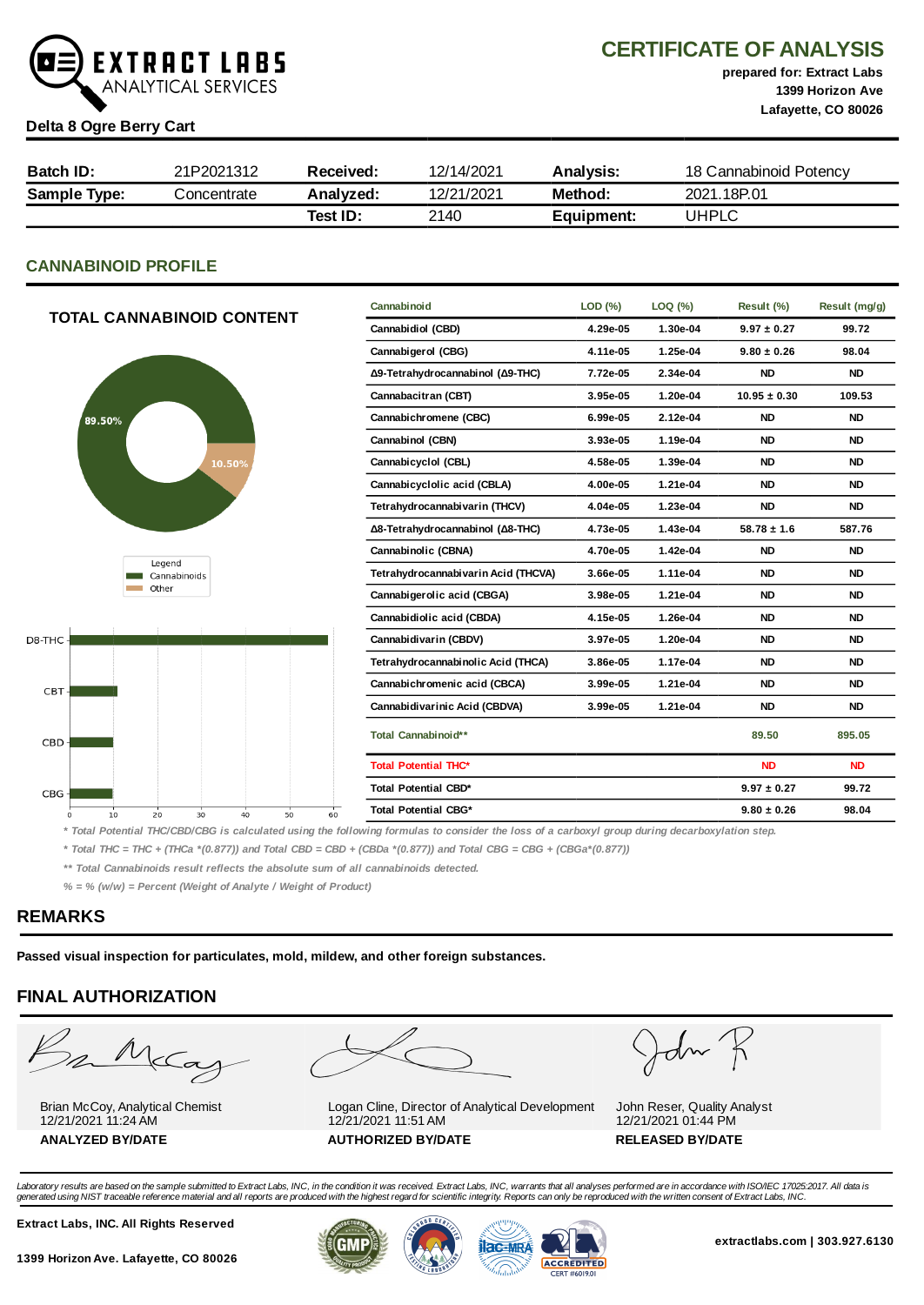

CERTIFICATE OF ANALYSIS

prepared for: Extract Labs 1399 Horizon Ave Lafayette, CO 80026

### Delta 8 Ogre Berry Cart

| <b>Batch ID:</b>    | 21P2021312  | Received: | 12/14/2021 | Analysis:  | <b>Residual Solvents</b> |
|---------------------|-------------|-----------|------------|------------|--------------------------|
| <b>Sample Type:</b> | Concentrate | Analyzed: | 12/21/2021 | Method:    | 2021.RS.01               |
|                     |             | Test ID:  | 2141       | Equipment: | <b>GCMS</b>              |

## RESIDUAL SOLVENTS

| <b>SOLVENT</b>           | <b>REPORTABLE RANGE</b> | <b>RESULT (ppm)</b> |
|--------------------------|-------------------------|---------------------|
| Acetone                  | $100 - 1000$            | *ND                 |
| <b>Acetonitrile</b>      | $100 - 1000$            | *ND                 |
| <b>Benzene</b>           | $0.2 - 4$               | *ND                 |
| <b>Butanes</b>           | $100 - 1000$            | *ND                 |
| Ethanol                  | $100 - 1000$            | *ND                 |
| <b>Ethyl Acetate</b>     | $100 - 1000$            | *ND                 |
| Heptane                  | $100 - 1000$            | *ND                 |
| <b>Hexanes</b>           | $6 - 120$               | *ND                 |
| <b>Isopropyl Alcohol</b> | $100 - 1000$            | *ND                 |
| Methanol                 | $100 - 1000$            | *ND                 |
| <b>Pentanes</b>          | $100 - 1000$            | *ND                 |
| Propane                  | $100 - 1000$            | *ND                 |
| <b>Toluene</b>           | $18 - 360$              | *ND                 |
| <b>Xylenes</b>           | 43 - 860                | *ND                 |

\*ND = Below Reportable Range

## REMARKS

Passed visual inspection for particulates, mold, mildew, and other foreign substances.

## FINAL AUTHORIZATION

Barba

Brian McCoy, Analytical Chemist 12/21/2021 08:42 AM



Logan Cline, Director of Analytical Development 12/21/2021 08:59 AM ANALYZED BY/DATE AUTHORIZED BY/DATE AUTHORIZED BY/DATE

John K

John Reser, Quality Analyst 12/21/2021 09:14 AM

Laboratory results are based on the sample submitted to Extract Labs, INC, in the condition it was received. Extract Labs, INC, warrants that all analyses performed are in accordance with ISO/IEC 17025:2017. All data is<br>ge

Extract Labs, INC. All Rights Reserved